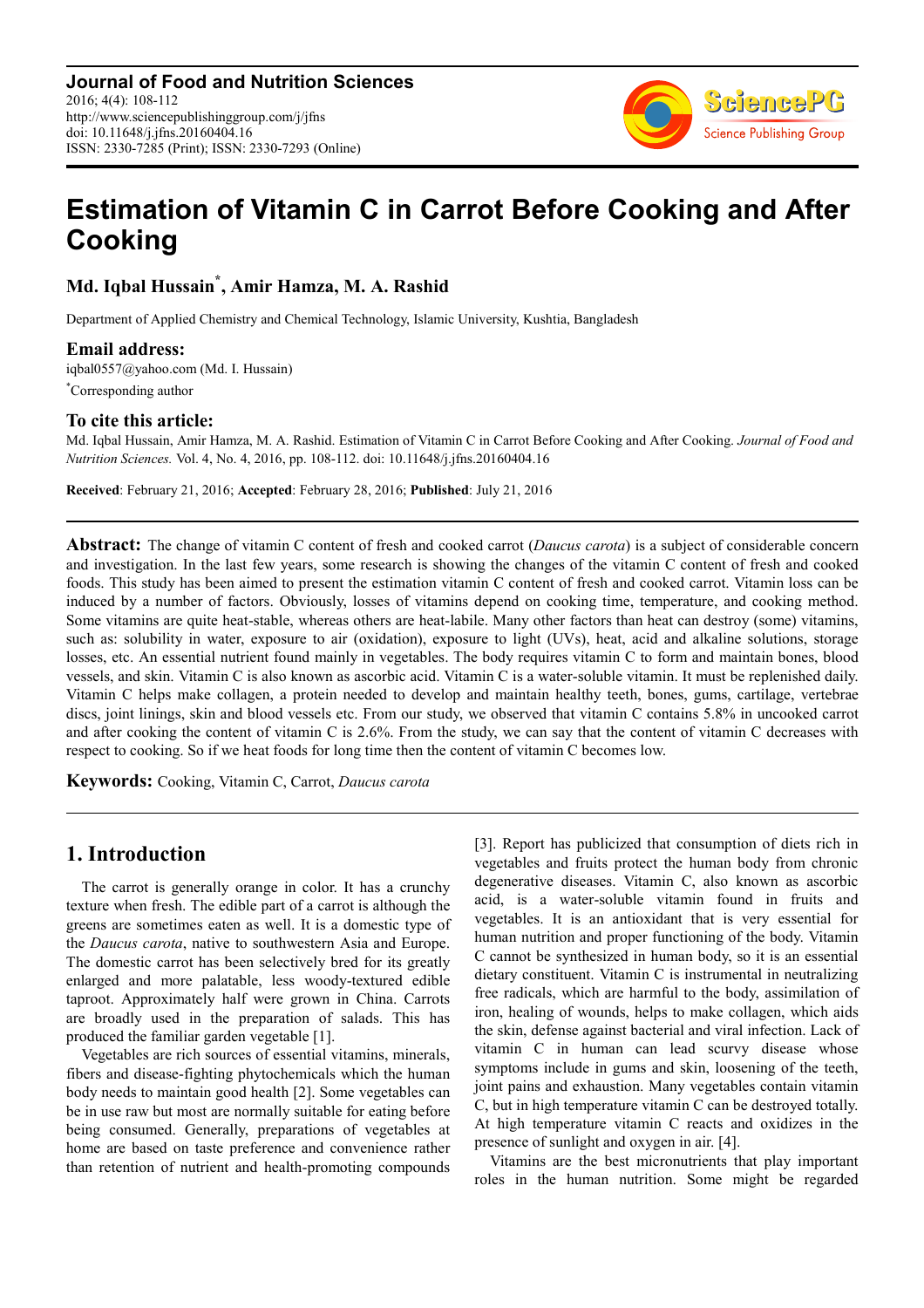sensitive to processing and preservation and thus might be reduced to a great extent [5]. Some vitamins are water soluble and some are fat soluble and depending on their solubility in different media they might act differently. The excess consumption of water soluble vitamins might not cause problems due to their solubility in water and can be removed from the body easily however this might not be the case for fat soluble vitamins. The effects of light, heat, metals, pH, oxygen, enzymes and moisture on the retention and decomposition of vitamins are important and have been studied to a great extent. The effect of cooking of food and decomposition of vitamins depending on the degree and time of heat treatment and factors involved has been studied in great detail. In general water soluble vitamins are more sensitive than the fat soluble ones [6].

Usually vegetables have considerable amounts of vitamins and generally they have little protein or fat and low calorie content. Vegetables have high fiber content and they also remain natural color pigments. Phytochemicals which are powerful antioxidants and also prominent in vegetables, help in cardiovascular diseases and prostrate cancer carrots has also been limited to the preparation of soup, stew and salad. The objectives ofthis research work were to select one variety of processed tomato juices through sensory evaluation as well as formulate and determine the physicochemical properties and sensory qualities of cocktail juices from tomatoes, oranges and carrots [7].

Except human and other primates, most of the phylogenetically higher animals can synthesize vitamin C (*L*ascorbate). More than 90% of the vitamin C in human diets is supplied by fruits and vegetables (including potatoes). Vitamin C is defined as the generic term for all compounds exhibiting the biological activity of *L*-ascorbic acid. Ascorbic acid is the principal biologically active form but *L*dehydroascorbic acid, an oxidation product, also exhibits biological activity. Vitamin C is required for the prevention of scurvy and maintenance of healthy skin, gums and blood vessels. It functions in collagen ormation, absorption of inorganic iron, reduction of plasma cholesterol level, inhibition of nitrosoamine formation, enhancement of the immune system, and reaction with singlet oxygen and other free radicals. As an antioxidant, it reportedly reduces the risk of arteriosclerosis, cardiovascular diseases and some forms of cancer. The consumption of fruit juices and vegetables are beneficial and the health effects of fruits are ascribed, in part to ascorbic acid, a natural antioxidant which may inhibit the development of major clinical conditions including cardiovascular diseases and cancer. Present study was to relate the content of ascorbic acid some local fruits and vegetables [8].

The debate about the nutritional superiority of organically and conventionally grown products has been athering momentum for some time especially in developed countries. The debate has cut across different agricultural produce animal products inclusive. Organic products are those products, which are produced under controlled cultivation conditions with the provisions of the regulation on organic farming. Requirements for organic certification vary from country to country and generally involve a set of production standards for growing, storage, processing, packaging and shipping. Organic certification is intended to assure quality and prevent fraud. There have been many reasons why the demand for organic produce has been growing as reported by other findings. Magkos and Zampelas reported that one of the primary reasons for purchasing organically grown produce is the perception that they are more nutritious than the conventional produce. They further reported there are only few well-controlled studies that are capable of making valid comparison and therefore, compilation of results is difficult and generalization of the conclusions should be made with caution. It is evident that with people's growing awareness of health and the environment, public interest is increasing lyfocusing on the problem of the quality of foods and that considerable attention is being paid in organically grown produce considering the fact that the conventionally grown products have always be already there. Meier-Ploeger as eported by Woese et al. In the United Kingdom, there is a growing demand in organic foods though the market can only provide 30% of the organic food consumed which means the rest needs to be brought from more developed market abroad. Increased numbers of farmers are turning to organic production but their farms must undergo a conversion period before they can obtain the coveted organic certification. Although the interest in the organically grown foods has been on increase, there have not been substantial studies to substantiate convincingly that organically grown foods are nutritionally superior to their conventionally grown counterparts. The debate is even further intensified by the facts that for some of the studies that have been carried out to compare the nutritive value between organically and conventionally grown produce, there have been some conflicting findings regarding the nutritive contents in the organic and conventional produce. It is this dilemma of insufficient information on the nutritive value of conventionally and rganically grown foods that calls for renewed efforts in further nutrient determination so that future generalization of conclusions about the nutritive value of these two groups can be made from substantial amount of sources [9].

## **2. Methods & Materials**

In this research at first, fresh sample (Carrot) were taken for experiment and vitamin C content content was estimated. The following materials and methods are used for the estimation of vitamin C in carrot.

# *2.1. Materials*

- Carrot
- Conical flask
- Burette
- Pipette
- Beaker
- Dropper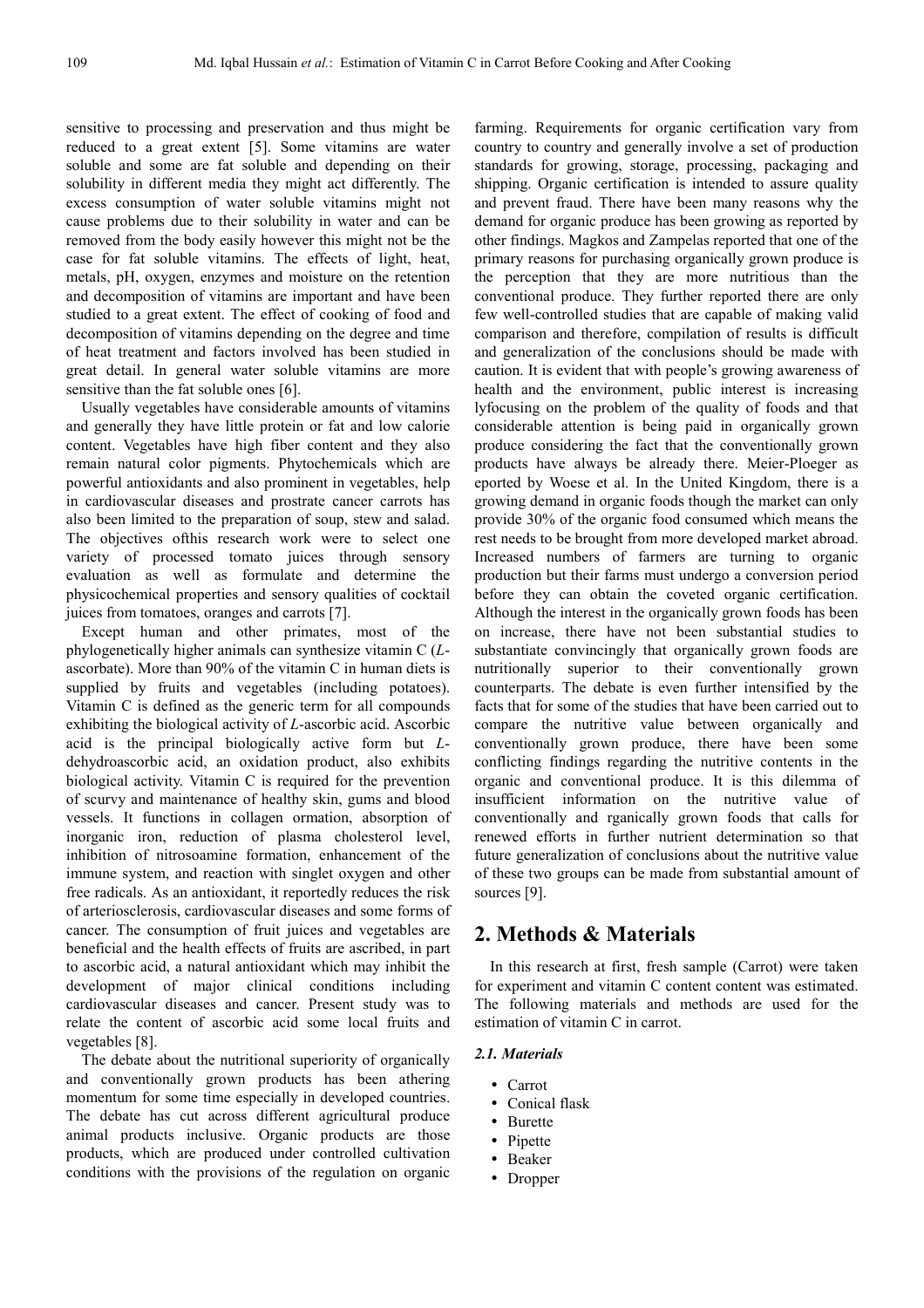- Distilled Water
- Filter Paper
- Glass Rod
- Volumetric Flask
- Ascorbic Acid
- Metaphosphoric Acetic Acid
- 2, 6-Dichlorophenol Indophenols Sodium salt solution

#### *2.2. Methods*

Vitamin C content was determined according to the Association of Official Analytical Chemists (AOAC) Official Method 985.33 (2, 6-dichloroindophenol titrimetric method) [10]. Vitamin C content is expressed as mg/100 g fresh weight.

#### *2.2.1. Preparation of Reagents*

- *Dye solution:* 50mg of 2, 6-dichlorophenol indophenols and 52.5 mg of sodium bicarbonate were dissolved in distilled water and made upto 250 ml. the solution was filtered.
- *3% metaphosphoric acid reagent:* 7.5gm of metaphosphoric acid was dissolved in 20ml. of acetic acid and made upto 250ml. with distilled water.
- *Standard vitamin C solution (.1mg/ml.):* 10mg of pure vitamin C was dissolved in 3% metaphosphoric acid and made upto 100ml. with 3% metaphosphoric acid.

#### *2.2.2. Preparation of Raw Carrot Solution*

At first 10gm of raw carrot is taken into a mortar and pasted it by pastel. By adding sufficient distilled water make it into a solution. Transfer this sample solution in a 100ml volumetric flask and make up to mark by 3% metaphosphoric acid. Then the solution was filtered and the filtrate solution was known as unknown sample for raw carrot.

#### *2.2.3. Blank Titration*

For blank titration at first 10ml of the metaphosphoric acetic acid T. S plus a volume of water equal to the volume of dichlorophenol indophenols sodium salt solution used in titrating the ascorbic acid solution. The burette reading was written exactly.

#### *2.2.4. Estimation of the Amount of Vitamin C in the Given Raw Carrot*

At first 10ml of prepared raw carrot solution was taken into a 250ml conical flask. Then titrated with dichlorophenol indophenols sodium salt solution from burette until a distinct light pink color persists for at least 5second. The exact burette reading was noted.

#### *2.2.5. Titration of Known Sample (Standardization of Dichlorophenol Indophenols Sodium Salt Solution)*

10ml of standard vitamin C solution is taken in a conical flask and titrated it with prepared dye from burette until a distinct light pink color. Noted the exact burette reading.

#### *2.2.6. Estimation of the Amount of Vitamin-C (Ascorbic Acid) in the Given Cooked Carrot*

At first 10g of raw carrot is then cooked by heating in a pan. After the heating the cooked carrot is taken into a mortar and pasted it well by adding sufficient water to make into solution. Transfer this sample in a 100ml volumetric flask and make up to mark by 3% metaphosphoric acid. Then 10ml of this supplied solution is taken into a conical flask and titrate it with dye until a distinct light pink color and the exact burette reading was noted.

# **3. Calculation**

#### *3.1. Experimental Data: (For Raw Carrot Sample)*

*Table 1. Titration of unknown supplied sample (Raw carrot solution) with dichlorophenol indophenol sodium salt solution.* 

| No. of obs. | Volume of unknown sample (Raw carrot) | Burette reading of dye solution in (ml) |            |            |                                  |
|-------------|---------------------------------------|-----------------------------------------|------------|------------|----------------------------------|
|             | solution in (ml)                      | Initial (ml)                            | Final (ml) | Diff. (ml) | Mean volume of dye solution (ml) |
|             | 10                                    |                                         |            |            |                                  |
|             | 10                                    |                                         | 2.4        |            |                                  |
|             | 10                                    |                                         | 3.0        |            |                                  |

*Table 2. Titration of known vitamin C solution with dichlorophenol indophenol sodium salt solution.* 

| No. of obs. | Volume of supplied sample (vitamin C) | Burette reading of dye solution in (ml) |            |            |                                  |
|-------------|---------------------------------------|-----------------------------------------|------------|------------|----------------------------------|
|             | solution in (ml)                      | Initial (ml)                            | Final (ml) | Diff. (ml) | Mean volume of dye solution (ml) |
|             |                                       |                                         |            |            |                                  |
|             | 10                                    |                                         | 38         |            |                                  |
|             | 10                                    |                                         | 19         | 19         |                                  |

*Table 3. Blank titration for raw carrot solution with dichlorophenol indophenol sodium salt solution.* 

| No. of obs. | Volume of metaphosphoric acetic acid | Burette reading of dye solution in (ml) |            |            |                                  |
|-------------|--------------------------------------|-----------------------------------------|------------|------------|----------------------------------|
|             | solution in (ml)                     | Initial (ml)                            | Final (ml) | Diff. (ml) | Mean volume of dye solution (ml) |
|             | 10                                   |                                         |            | V. I       | 0. .                             |
|             | 10                                   |                                         |            |            |                                  |
|             | 10                                   |                                         |            |            |                                  |

*Experimental data: (For cooked carrot sample)*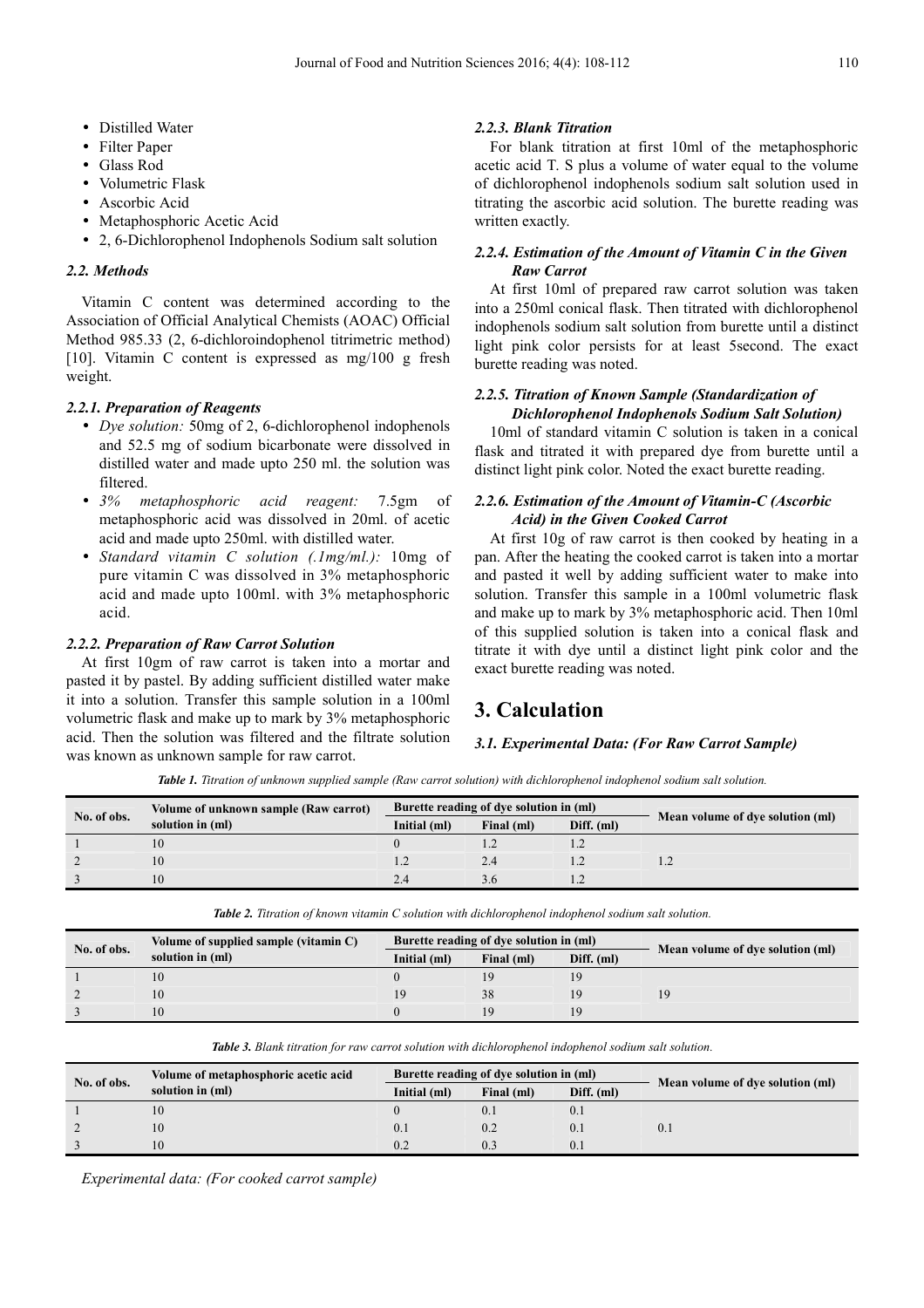| No. of obs. | Volume of cooked carrot solution in (ml) | Burette reading of dye solution in (ml) |            |            |                                  |
|-------------|------------------------------------------|-----------------------------------------|------------|------------|----------------------------------|
|             |                                          | Initial (ml)                            | Final (ml) | Diff. (ml) | Mean volume of dye solution (ml) |
|             | 10                                       |                                         | 0.6        | 0.6        |                                  |
|             | 10                                       | 0.6                                     | 0.12       | 0.6        | 0.6                              |
|             | 10                                       | 0.12                                    | 0.18       | 0.6        |                                  |

*Table 4. Titration of cooked carrot solution with dichlorophenol indophenol sodium salt solution.* 

*Table 5. Blank titration for cooked carrot solution with dichlorophenol indophenol sodium salt solution.* 

| No. of obs. | Volume of metaphosphoric acetic acid<br>solution in (ml) | Burette reading of dye solution in (ml) |            |            |                                  |
|-------------|----------------------------------------------------------|-----------------------------------------|------------|------------|----------------------------------|
|             |                                                          | Initial (ml)                            | Final (ml) | Diff. (ml) | Mean volume of dye solution (ml) |
|             | 10                                                       |                                         |            | V. I       |                                  |
|             | 10                                                       | 0.1                                     | 0.2        | 0.1        |                                  |
|             | 10                                                       | 0.2                                     | 0.3        | 0.1        |                                  |

For raw Carrot sample:

Weight of raw carrot sample=  $10gm$  (taken)

Weight of supplied vitamin C sample=0.1mg/ml

Total volume of raw carrot sample=100ml

*For known sample:* 

1ml vitamin C solution contains=0.1mg vitamin C 10ml vitamin C solution contains=1mg vitamin C

Volume of required dye solution= Known sample titration – Blank titration=19 – 0.1=18.9ml

18.9ml dye solution is required for=1mg vitamin C 1ml dye solution is required for 0.05291mg vitamin C *For unknown sample:* 

Volume of required dye solution= Unknown sample titration – Blank titration= $1.2 - 0.1 = 1.1$ ml

Now,

1ml dye solution is required for=0.05291mg vitamin C

1.1ml dye solution is required for=0.058201mg vitamin C Again,

10ml vitamin C sample solution contains=0.058201mg vitamin C

100ml vitamin C sample solution contains=0.58201mg vitamin C

Now,

10gm raw carrot sample contains=0.58201mg vitamin C 100gm raw carrot sample contains=5.8201mg vitamin C=5.8%

#### *3.2. For Cooked Carrot Sample*

Weight of cooked carrot sample (taken) = 10gm Total volume of cooked carrot sample=100ml For cooked sample,

Volume of required dye solution= Cooked sample titration  $-$  Blank titration =  $0.6 - 0.1 = 0.5$ ml

Now,

1ml dye solution is required for=0.05291mg vitamin C 0.5ml dye solution is required for=0.02645mg vitamin C Again,

10ml vitamin C sample solution contains=0.02645mg vitamin C

100ml vitamin C sample solution contains=0.2645mg vitamin C

Now,

10gm cooked carrot sample contains=0.2645mg vitamin C 100gm cooked carrot sample contains=2.645mg vitamin  $C=2.6%$ 

## **4. Result & Discussion**

The above experimental data shows the result of vitamin C content of fresh and cooked carrot. From the experimental value it is clear that the vitamin C content in carrot is decreased after heating.

From our research, we observed that vitamin C contained 5.8% in raw carrot and after cooking the content of vitamin C is 2.6%. From the observation we can say that the content of vitamin C is decreased with respect to cooking. So if we heat foods for long time, then the content of vitamin C is very low. As a result, this type of food is not benefited for growth our body.

We also observed that, the raw foods are contained more nutrient than that of the cooked foods. So the raw carrot contain more vitamin C then the cooked carrot.

## **5. Conclusion**

On the basis of the results obtained from our investigation, the following statements may be drawn. Vitamin loss can be induced by a number of factors. Obviously, losses of vitamins depend on cooking time, temperature, and cooking method. Some vitamins are quite heat-stable, whereas others are heat-labile. Activity of vitamin C was generally destroyed by heat treatment of food, especially when there are traces of metals such as copper, but it is resistant to freezing. Vitamin C is probably one of the most unstable among the vitamins soluble in water. Raw carrots are taken for the estimation of nutrient constant. This is the standard value before cooking of carrot. After cooking the nutrient values were estimated and the changes of vitamin c were observed. Bangladesh is an under developing country and many people of this country are suffering from nutritional problem. For this reason people can choose fresh carrot or low cooked carrot to determine the values of nutrient or vitamin content are present in high amount.